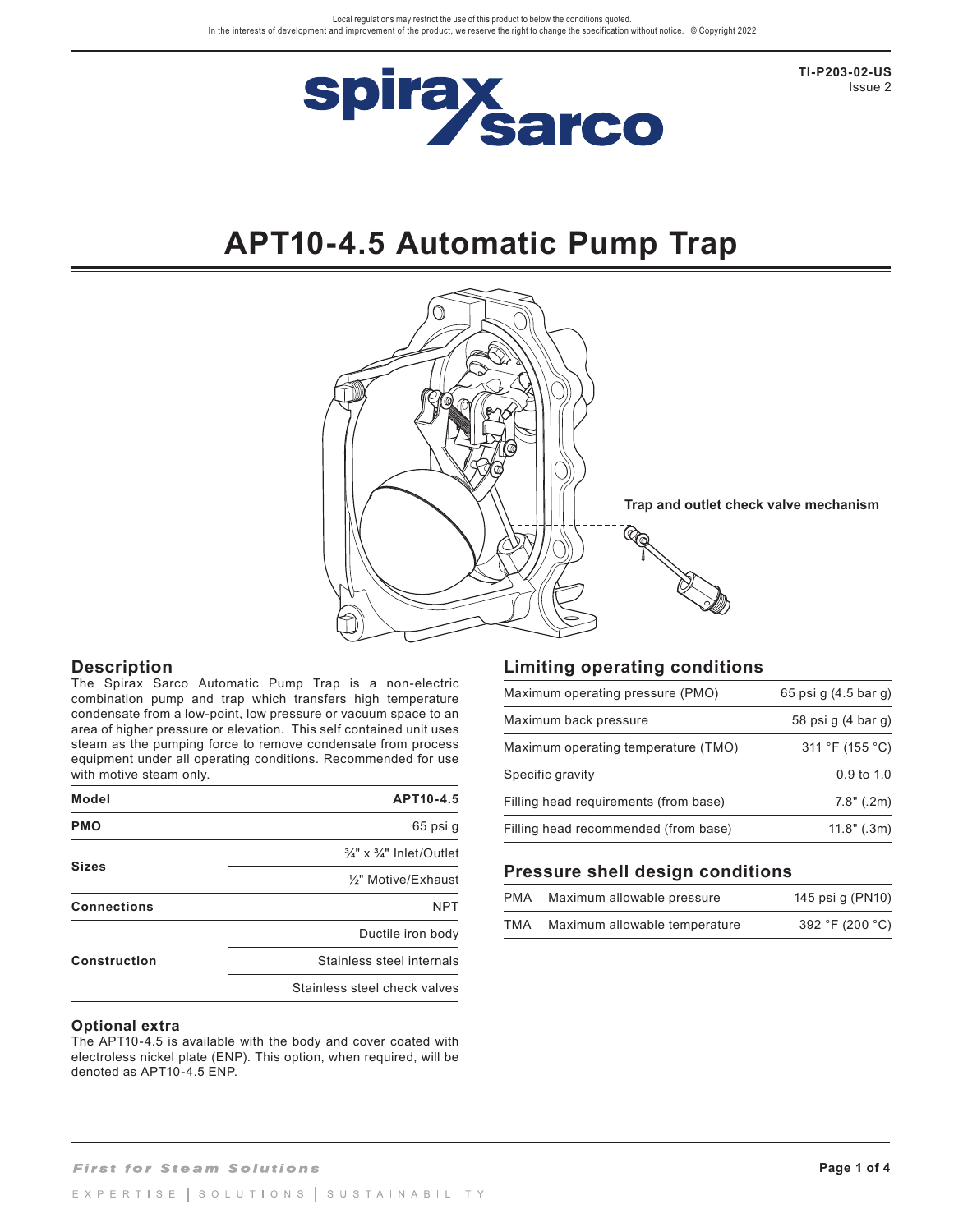**Materials**



|    | No. Part                               | <b>Material</b> |                             |
|----|----------------------------------------|-----------------|-----------------------------|
| 1  | Cover                                  | SG iron         | ASTM A395/DIN 1693 GGG 40.3 |
| 2  | Cover gasket                           | Synthetic fiber |                             |
| 3  | Body                                   | SG iron         | ASTM A395/DIN 1693 GGG 40.3 |
| 4  | Cover bolts                            | Stainless steel | ISO 3506 Gr. A2-70          |
| 5  | Pump trap lever                        | Stainless steel |                             |
| 6  | Float                                  | Stainless steel |                             |
| 7  | Pivot shaft                            | Stainless steel |                             |
| 8  | Washer                                 | Stainless steel |                             |
| 9  | Trap housing                           | Stainless steel |                             |
| 10 | Ball                                   | Stainless steel |                             |
| 11 | Seat (inlet check valve)               | Stainless steel |                             |
| 12 | Flap (inlet check valve)               | Stainless steel |                             |
| 13 | Pump mechanism bracket Stainless steel |                 |                             |

|    | No. Part               | <b>Material</b> |
|----|------------------------|-----------------|
| 14 | Spring (pump)          | Stainless steel |
| 15 | Split pin              | Stainless steel |
| 16 | Inlet and exhaust seat | Stainless steel |
| 17 | Inlet valve            | Stainless steel |
| 18 | Exhaust valve          | Stainless steel |
| 19 | Valve seat gasket      | Stainless steel |
| 20 | Pump mechanism bolt    | Stainless steel |
| 21 | Float bolt             | Stainless steel |
| 22 | Trap 1st stage valve   | Stainless steel |
| 23 | Trap gasket            | Stainless steel |
| 24 | Actuator arm           | Stainless steel |
| 25 | Name-plate             | Stainless steel |
| 26 | Drain plug             | Stainless steel |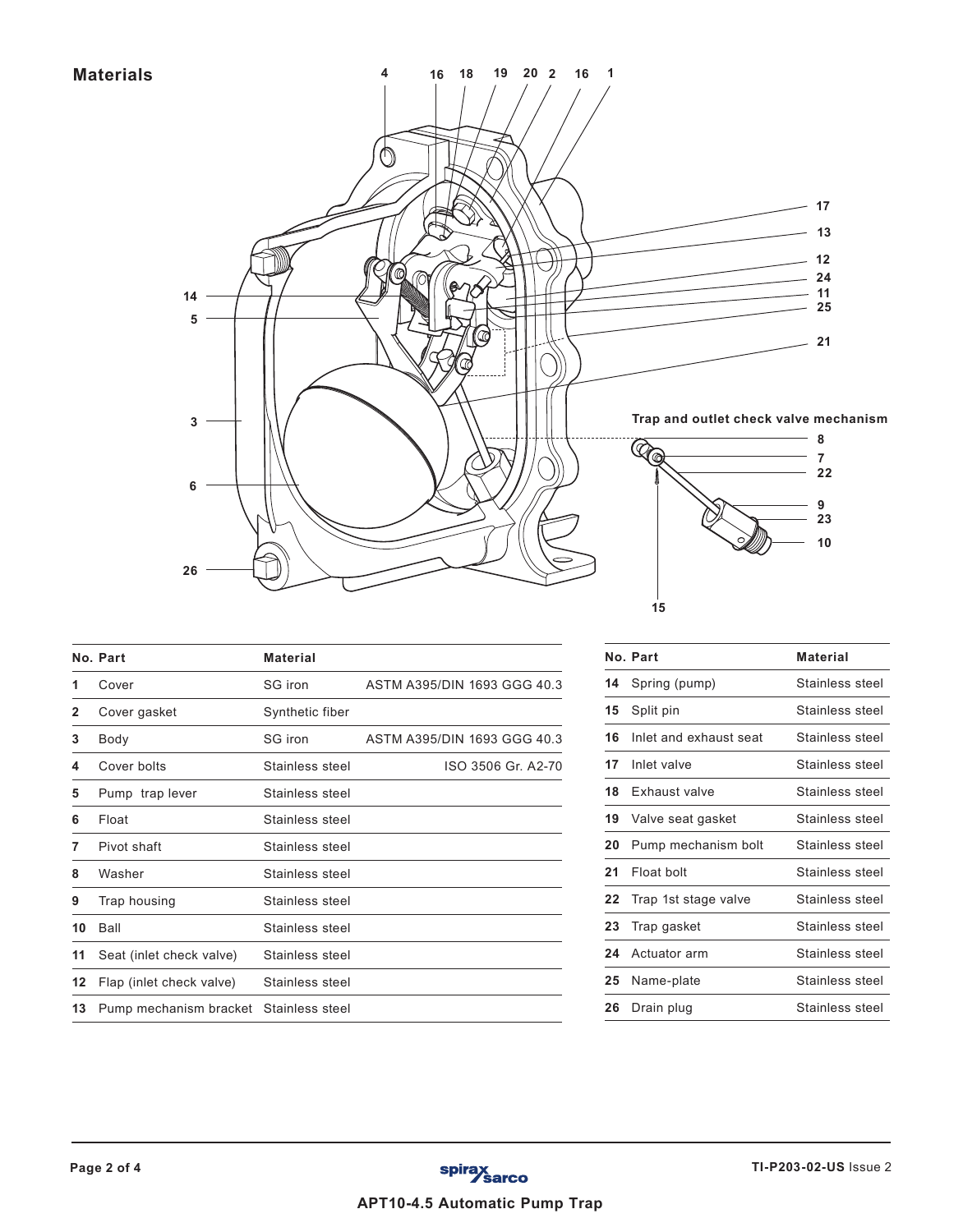# **Dimensions/weights (nominal) approximate in inches (and mm) and lbs (kg)**

| <b>Size</b>                       | <b>Connection</b> | A     | - B  | C.    | D     | E.    |       | G    | $-$ H $-$ | $\mathbf{1}$ | J                   | Weight |
|-----------------------------------|-------------------|-------|------|-------|-------|-------|-------|------|-----------|--------------|---------------------|--------|
|                                   | <b>NPT</b>        | 7.4   | 0.9  | 8.7   | 10.5  | 10.7  | 7.6   | 2.2  | 8.9       | 6.7          | $\frac{3}{8}$ " NPT | 31     |
| $\frac{3}{4}$ " X $\frac{3}{4}$ " |                   | (187) | (23) | (223) | (266) | (273) | (194) | (57) | (225)     | (171)        |                     | (14)   |



# **Nominal capacities**

For full capacity details for a specific application consult Spirax Sarco. To accurately size the pump trap, the following data is required.

- **1.** Installation head available, from the base of the pump trap to the center line of the heat exchanger/process condensate outlet (ft). If the outlet is mounted vertically, then this should be from the base of the pump to the face of the outlet.
- **2.** Motive steam pressure available to power the pump trap (psi g).
- **3.** Total back pressure in the condensate return system (psi g). See note below.
- **4.** Heat exchanger/ plant full load operating pressure (psi g).
- **5.** Heat exchanger/plant maximum steam load (lb/hr).
- **6.** Minimum temperature of process fluid. ( °F).
- **7.** Maximum controlled temperature of process fluid ( °F).

| <b>Size</b>                                                                       | $\frac{3}{4}$ " x $\frac{3}{4}$ "                 |
|-----------------------------------------------------------------------------------|---------------------------------------------------|
| Pump discharge/cycle<br>3.3 ft. installation head<br>At: 65 psi q motive pressure | 0.55 gallons<br>Max. trapping capacity 2022 lb/hr |
| 21 psi q total back pressure                                                      | Max. pumping capacity 1420 lb/hr                  |
| Average Steam Consumption                                                         | 6.6 lb/hr (3 kg/hr)                               |

Total lift or back pressure BP (static head plus pressure head in the return system) must be below the motive fluid inlet pressure to allow pump capacity to be achieved. BP (back pressure) =  $(H : 2.3) + (P) + (Pf)$ Height (H) in feet : 2.3 plus pressure (P) psi g in the return line, plus downstream piping friction pressure drop (Pf) in psi g.